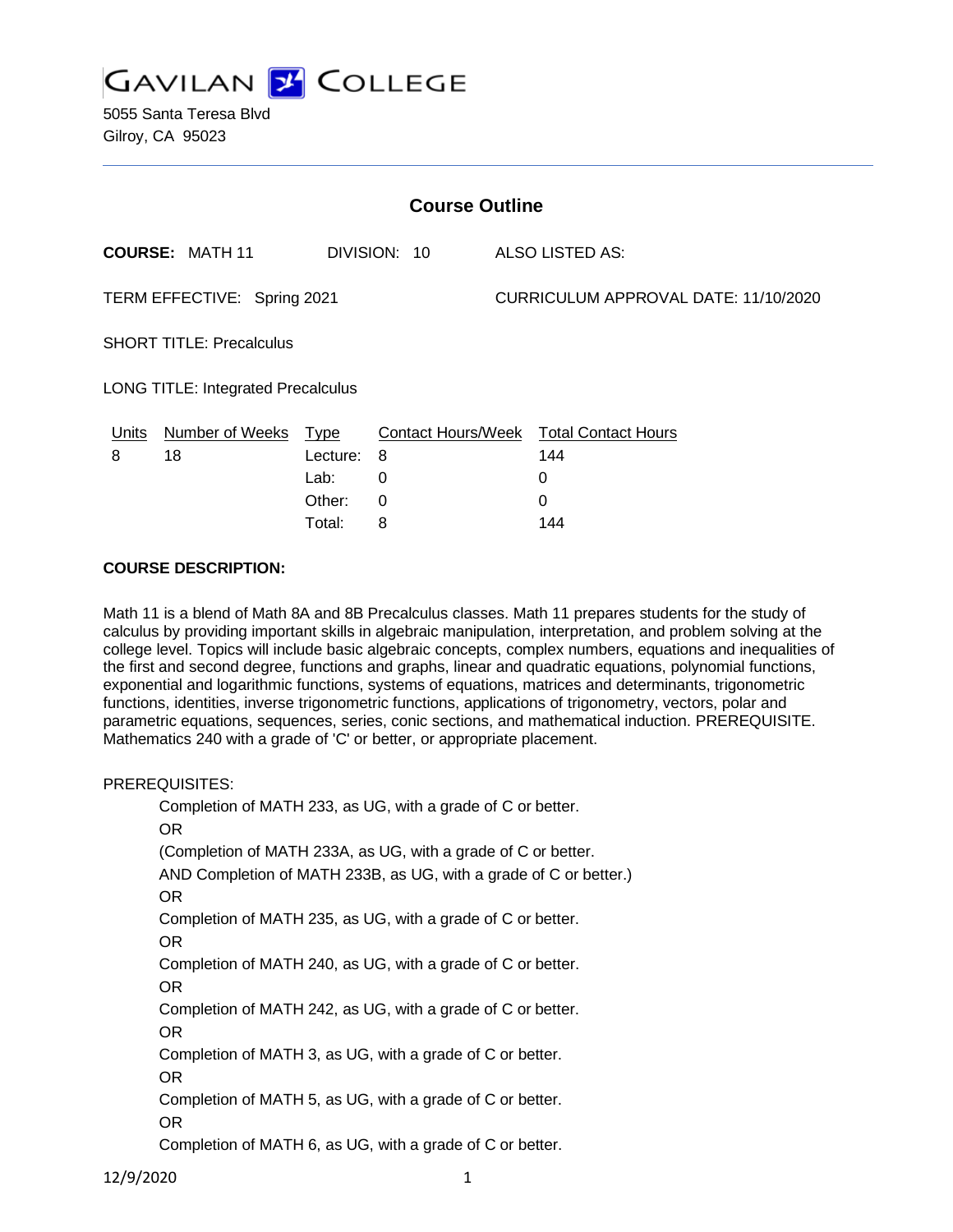OR Completion of MATH 7, as UG, with a grade of C or better. OR Completion of MATH 1A, as UG, with a grade of C or better. OR Completion of MATH 1B, as UG, with a grade of C or better. OR Completion of MATH 1C, as UG, with a grade of C or better. OR Score of 33 on Intermediate Algebra OR Score of 13 on Pre-Calculus OR Score of 2800 on Accuplacer Math OR Score of 2600 on MM CCCApply Math OR Score of 2600 on MM Placement Tool Math

## COREQUISITES:

CREDIT STATUS: D - Credit - Degree Applicable

## GRADING MODES

L - Standard Letter Grade

REPEATABILITY: N - Course may not be repeated

## SCHEDULE TYPES:

- 02 Lecture and/or discussion
- 05 Hybrid
- 71 Dist. Ed Internet Simultaneous
- 72 Dist. Ed Internet Delayed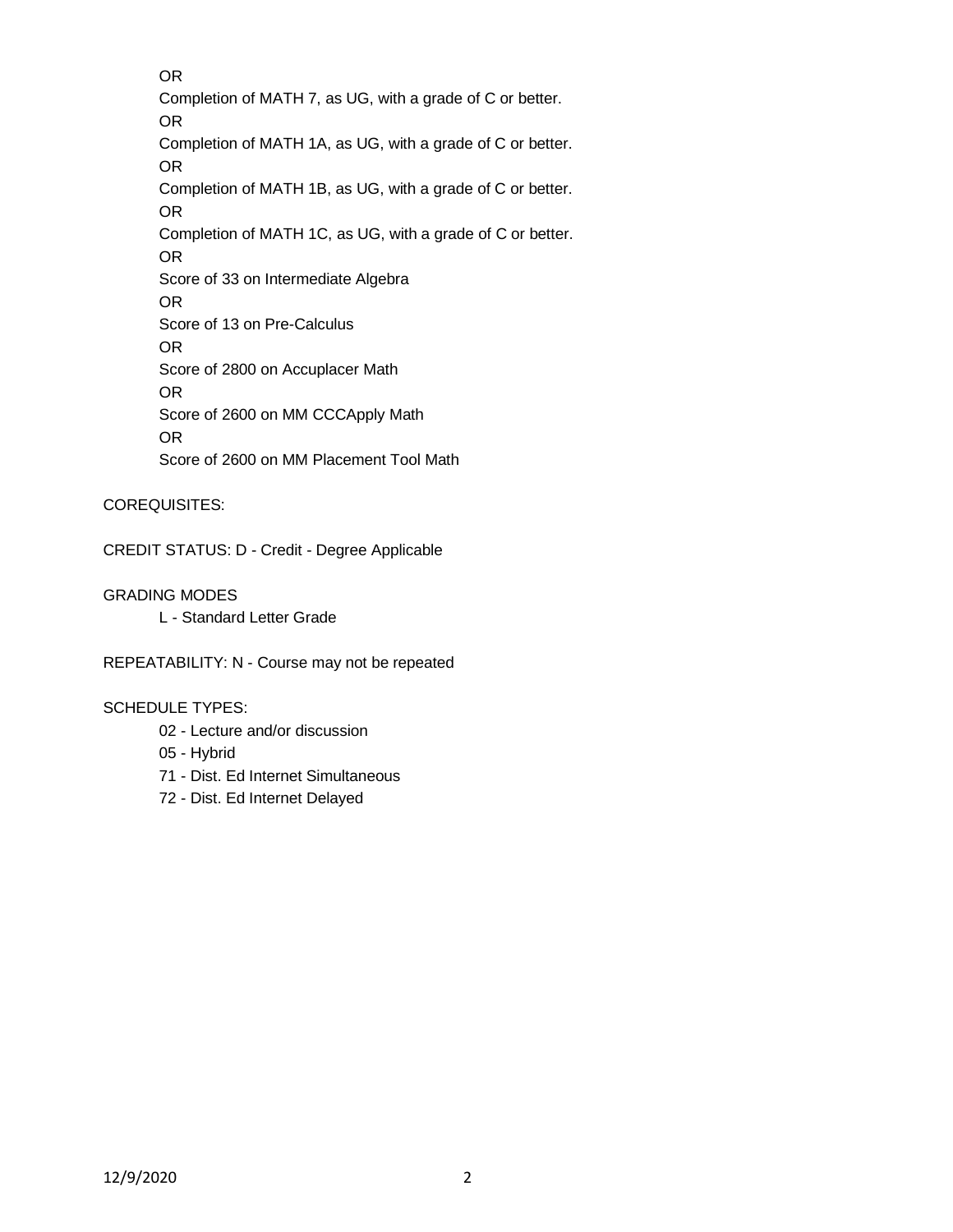## **STUDENT LEARNING OUTCOMES:**

1. Identify and perform transformations on the graphs of elementary (radical, absolute value, etc.), polynomial (linear, quadratic, cubic), rational, exponential, and logarithmic functions. Measure of assessment: Homework, Quiz, Exam, Project Year assessed, or planned year of assessment: 2019 Semester: Spring

2. Solve a wide variety of equations and inequalities including absolute value, radical, rational, exponential, logarithmic and polynomial.

Measure of assessment: Homework, Quiz, Exam, Project

Year assessed, or planned year of assessment: 2019

Semester: Spring

3. Solve systems of equations and inequalities using graphing, elimination, substitution techniques, matrix algebra, and determinants.

Measure of assessment: Homework, Quiz, Exam, Project

4. Explain the concept of a function, perform the arithmetic operations of functions, identify the domain of a function, and analyze graphs of functions.

Measure of assessment: Homework, Quiz, Exam, Project

5. Recognize the relationship between inverse functions graphically and through composition. Measure of assessment: Homework, Quiz, Exam, Project

6. Recognize functional patterns in data and apply functions to model real world applications. Measure of assessment: Homework, Quiz, Exam, Project

7. Graph polynomial functions and characterize the real and complex zeroes of polynomials. Measure of assessment: Homework, Quiz, Exam, Project

8. Locate the asymptotes and zeroes of rational functions analytically and graph a rational function. Measure of assessment: Homework, Quiz, Exam, Project

9. Find the trigonometric values of any angle or real number and the inverse trigonometric values of real numbers.

Measure of assessment: Homework, Quiz, Exam, Project

10. Graph the basic trigonometric functions and apply changes in period, phase, and amplitude to generate new graphs. Graph inverse trigonometric functions.

Measure of assessment: Homework, Quiz, Exam, Project

Year assessed, or planned year of assessment: 2019 Semester: Spring

11. Solve trigonometric equations, triangles, and applications, including application of the Law of Sines and the Law of Cosines.

Measure of assessment: Homework, Quiz, Exam, Project Year assessed, or planned year of assessment: 2019

Semester: Spring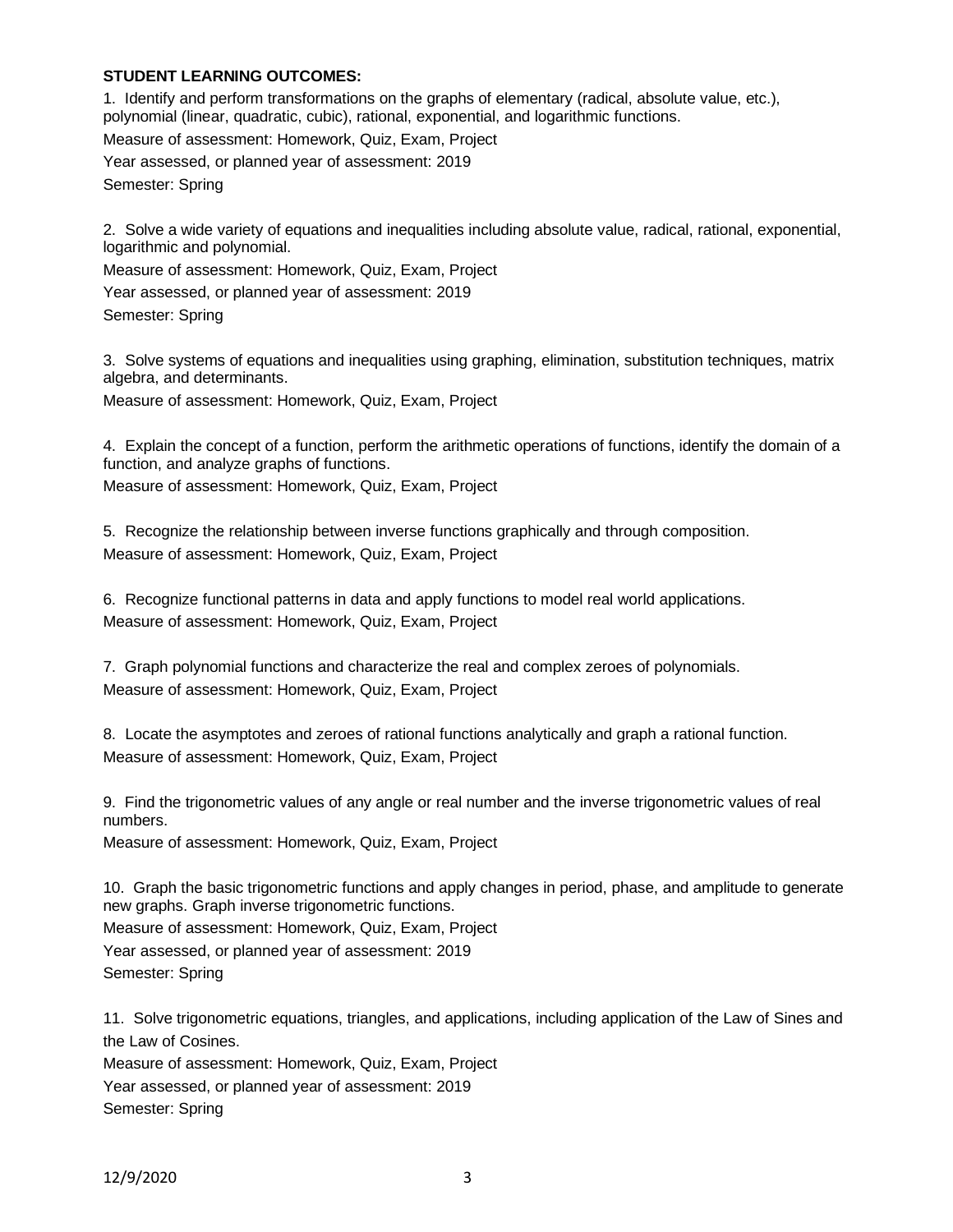12. Manipulate trigonometric expressions and verify trigonometric identities. Measure of assessment: Homework, Quiz, Exam, Project

13. Calculate powers and roots of complex numbers using DeMoivre's Theorem. Measure of assessment: Homework, Quiz, Exam, Project

14. Model physical problems using vectors. Decompose vectors into components, add and subtract vectors, multiply vectors using the dot and cross products.

Measure of assessment: Homework, Quiz, Exam, Project

15. Convert between polar and rectangular coordinates. Graph polar and parametric equations. Measure of assessment: Homework, Quiz, Exam, Project

16. Identify, manipulate, graph, and apply conic sections. Measure of assessment: Homework, Quiz, Exam, Project

# **CONTENT, STUDENT PERFORMANCE OBJECTIVES, OUT-OF-CLASS ASSIGNMENTS**

## Curriculum Approval Date: 11/10/2020 - **DE MODIFICATION ONLY**

HOURS: 16

Equations, Inequalities, and Modeling

Performance Objectives: Students will review solving and graphing linear equations with one or two variables, quadratic equations, absolute value equations and inequalities, radical equations, and rational equations. Students will perform algebraic manipulations on expressions encountered in a first semester calculus course. Students will use calculator to construct scatter diagrams and perform linear and quadratic regressions.

Out-of-Class Assignments: Students will complete homework assignments, which require them to explain, apply and explore concepts taught in class. Students will complete a linear regression project using a graphing calculator.

HOURS: 16

## Functions and Graphs

Performance Objectives: Students will study functions and their graphs. They will investigate function notation, domain and range, transformations and symmetry, operations with functions including composition, inverse functions, even/odd functions, and piecewise functions. Students will perform transformations on the graphs of elementary functions (radical, absolute values, etc.).

Out-of-Class Assignments: Students will complete homework assignments, which require them to explain, apply and explore concepts taught in class. Students will complete a computer lab project in which they investigate function transformations and symmetry.

## HOURS: 16

## Polynomial and Rational Functions

Performance Objectives: Students will analyze and learn to graph linear, quadratic, polynomial, and rational functions. Students will identify end behavior, asymptotic behavior, intercepts, and vertices. They will characterize real and complex zeroes of polynomials and apply Fundamental Theorem of Algebra. Students will perform transformations on the graphs of polynomial and rational functions. They will solve polynomial and rational inequalities using sign charts and graphs.

Out-of-Class Assignments: Students will complete homework assignments, which require them to explain, apply and explore concepts taught in class.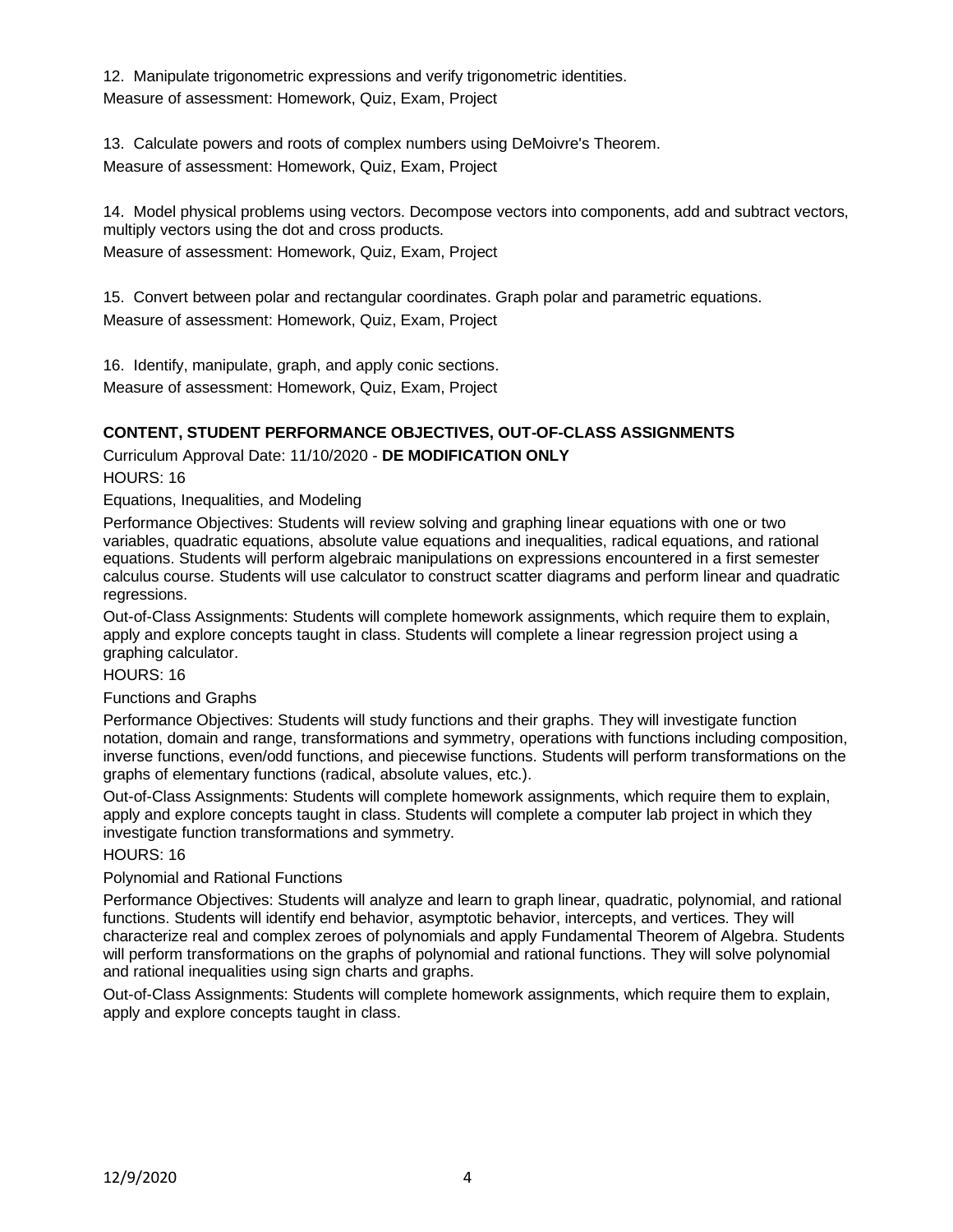## HOURS: 16

### Exponential and Logarithmic functions

Performance Objectives: Students will study and analyze exponential functions. Emphasis will be placed on the number e, and on using exponential functions in the modeling of growth and decay. Students will study logarithms, learning their uses and applications. Students will learn to recognize the distinguishing characteristics of exponential functions from appropriate raw data. Students will perform transformations on the graphs of logarithmical and exponential functions. They will solve logarithmic and exponential equations.

Out-of-Class Assignments: Students will complete homework assignments, which require them to explain, apply and explore concepts taught in class. Students will complete a project involving Newton's Law of Cooling.

## HOURS: 8

### Systems of Equations and Inequalities

Performance Objectives: Students will learn methods for solving linear systems of equations in two or three variables, and nonlinear systems. Students will investigate methods for solving linear systems using matrices. They will also learn partial decomposition, systems of inequalities in two variables, linear programming.

Out-of-Class Assignments: Students will complete homework assignments, which require them to explain, apply and explore concepts taught in class.

### HOURS: 16

### Trigonometric Functions

Performance Objectives: Students will learn the concepts of angle measure, radian measure, and the unit circle. Students will learn the definitions of six trigonometric functions according to the right triangle, the unit circle, and the rectangular coordinate system. They will examine sine and cosine functions and become proficient at graphing these functions under transformation, including changes in period, amplitude, and phase shift. Students will investigate the other trigonometric functions and their graphs. They will also learn about inverse trigonometric functions, the composition of inverse trigonometric functions, identities involving inverse trigonometric functions, graphs of inverse trigonometric functions. Students will apply right triangle trigonometry to problem solving.

Out-of-Class Assignments: Students will complete homework assignments, which require them to explain, apply and explore concepts taught in class. Students will complete a project which demonstrates their ability to utilize right triangle trigonometry in a real world application.

#### HOURS: 16

### Trigonometric Identities and Conditional Equations

Performance Objectives: Students will learn about basic trigonometric identities. They will utilize the basic identities to verify identities. Students will study other identities including sum and difference, double-angle and half-angle, and product identities. They will investigate methods for simplifying trigonometric expressions and solving trigonometric equations.

Out-of-Class Assignments: Students will complete homework assignments, which require them to explain, apply and explore concepts taught in class. Students will complete a project which investigates the relationship between a trigonometric identity and its geometric interpretation.

#### HOURS: 16

#### Applications of Trigonometry

Performance Objectives: Students will study the Law of Sines and the Law of Cosines and their applications to problem solving. Students will investigate the trigonometric form of complex numbers and use DeMoivres Theorem to find nth roots of complex numbers. They will analyze polar and parametric equations and become proficient in graphing functions of these forms.

Out-of-Class Assignments: Students will complete homework assignments which require them to explain, apply, and explore concepts taught in class. Students will complete a project which utilizes trigonometry to optimize a physical situation.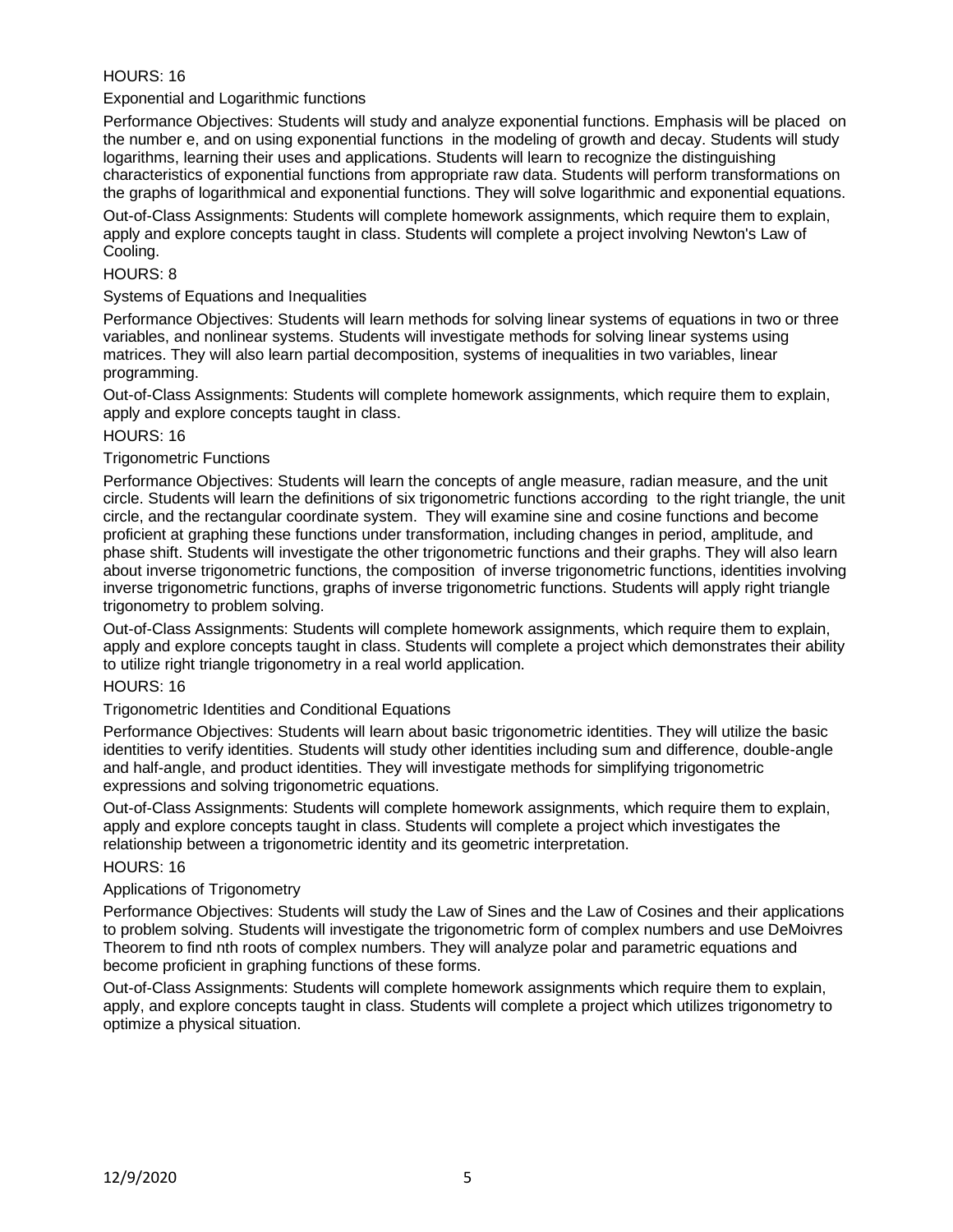## HOURS: 8

Vectors

Students will investigate vectors and their applications, including vector representation (a quantity with magnitude and direction) in the form  $\langle a, b \rangle$  and ai+bj. They will perform algebraic operations on vectors including addition, subtraction, and scalar multiplication. Students will calculate the dot product and cross product.

Out-of-Class Assignments: Students will complete homework assignments which require them to explain, apply, and explore concepts taught in class.

HOURS: 8

Analytic Geometry, Conic Sections

Performance Objectives: Derive basic results from analytic geometry including distance and midpoint formulas and equations of lines and circles. Students will learn to graph parabolas, ellipses, circles, and hyperbolas.

Out-of-Class Assignments: Students will complete homework assignments which require them to explain, apply, and explore concepts taught in class.

HOURS: 6

Sequences, Series, and Mathematical Induction

Students will investigate band analyze mathematical sequences and series, and utilize these conceptions to solve applications. Students will also study proof by mathematical induction.

Out-of-Class Assignments: Students will complete homework assignments which require them to explain, apply, and explore concepts taught in class.

HOURS: 2

Final Exam

## **METHODS OF INSTRUCTION:**

Instruction will follow a standard lecture/discussion format. Extensive homework will be assigned in order to assure mastery of the concepts covered in class. Students will also be required to utilize technology, both calculators and computer software, to enhance their understanding of the material. Students will be given opportunities to work together on problems given in-class and group projects.

## **OUT OF CLASS ASSIGNMENTS:**

Required Outside Hours: 288

Assignment Description:

- 1. Analyze and study pertinent text material, solved examples and lecture notes.
- 2. Apply principles and skills covered in class by solving regularly-assigned homework problems.
- 3. Regularly synthesize course materials in preparation for exams.
- 4. Projects to apply concepts learned in class.

## **METHODS OF EVALUATION:**

Writing assignments Percent of total grade: 10.00 % Out-of-class projects. Problem-solving assignments Percent of total grade: 10.00 % Homework, quizzes. Objective examinations Percent of total grade: 80.00 % In-class written exams.